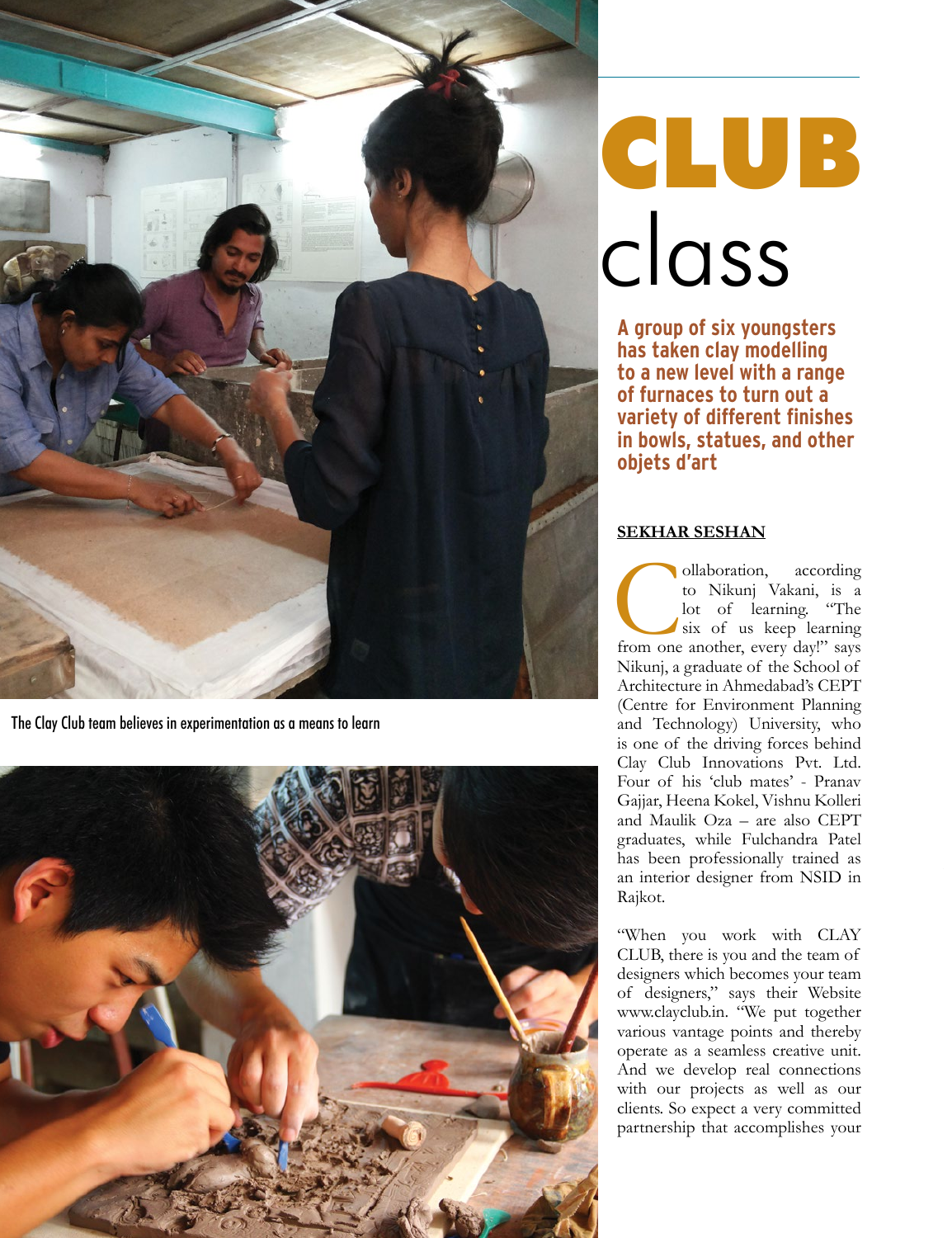

goals - and then some more." And while each of them has his or her own area of strength, Pranav who is technically the Managing Director and spokesman for Clay Club - explains: "We no hierarchy or bureaucracy here. Within the team, each of us is a lead designer, a critical reviewer, a communicator, a facilitator and an arbitrator. As a team, we manage ourselves in a way that balances the spontaneous,  $\int$  in here ntly rebellious intensity of creativity with the discipline

a n d



methodology of production."

Together since 2005, all six friends work so well together that they all think on the same lines without even talking about something. "This collaborative approach benefits the clients, and the end result is always richer than each one's individual work, says Pranav. "We keep developing," adds Heena. "We have no fixed product range. Someone comes to us with a sample and asks us, 'Can you make this?' we try our hands at it and produce it."

All their backgrounds, and their reasons for doing what they are doing, are different. Pranav, who has been associated with both forprofit and non-profit organisations and has a keen interest in marrying design and social innovation to an entrepreneurial approach, says his approach has been shaped by his fellow-students, professors and researchers at CEPT with whom he mingled. An active member of the Ahmedabad Chapter of Swiss ecological land management group oikos, he was elected to the Executive Board of oikos International for 2012-13, and has won awards for Clay Club in various competitions.

Heena, who has also won awards for architecture design and published architectural research papers, believes that design is an activity that translates an idea into something useful – a building, a graphic, a machine, a service or a process, whether it's a scientist inventing technology, a manufacturer making a product, an engineer making it function or a marketer selling it. She loves learning new skills, as well as practising illustrating and graphic and web designing.

Maulik is very interested in ceramics, and has set up a clay and paper



 $w \circ r k s h \circ p$  with his friends at CEPT. A cooking and baking enthusiast, he has built many kilns including wood-fired pizza ovens. Nilkunj, born in a family that makes stone replicas of traditional Indian sculptures of different periods, likes working with ceramic and clay. "My family were traditionally potters, but noone else among us has connected back to that," he says. He believes that architecture is the link between nature and human nature, and has developed since childhood drawing skills as a medium of expressing thoughts. He has explored tectonics through different materials, especially handmade paper, clay and stone, and studied architectonics through the dwellings of the stone craftsmen of Dungarpur in Rajasthan.

Vishnu, the son of practising professional artists, developed a hand at drawing as a child and developed this through his student life to express and document thoughts, processes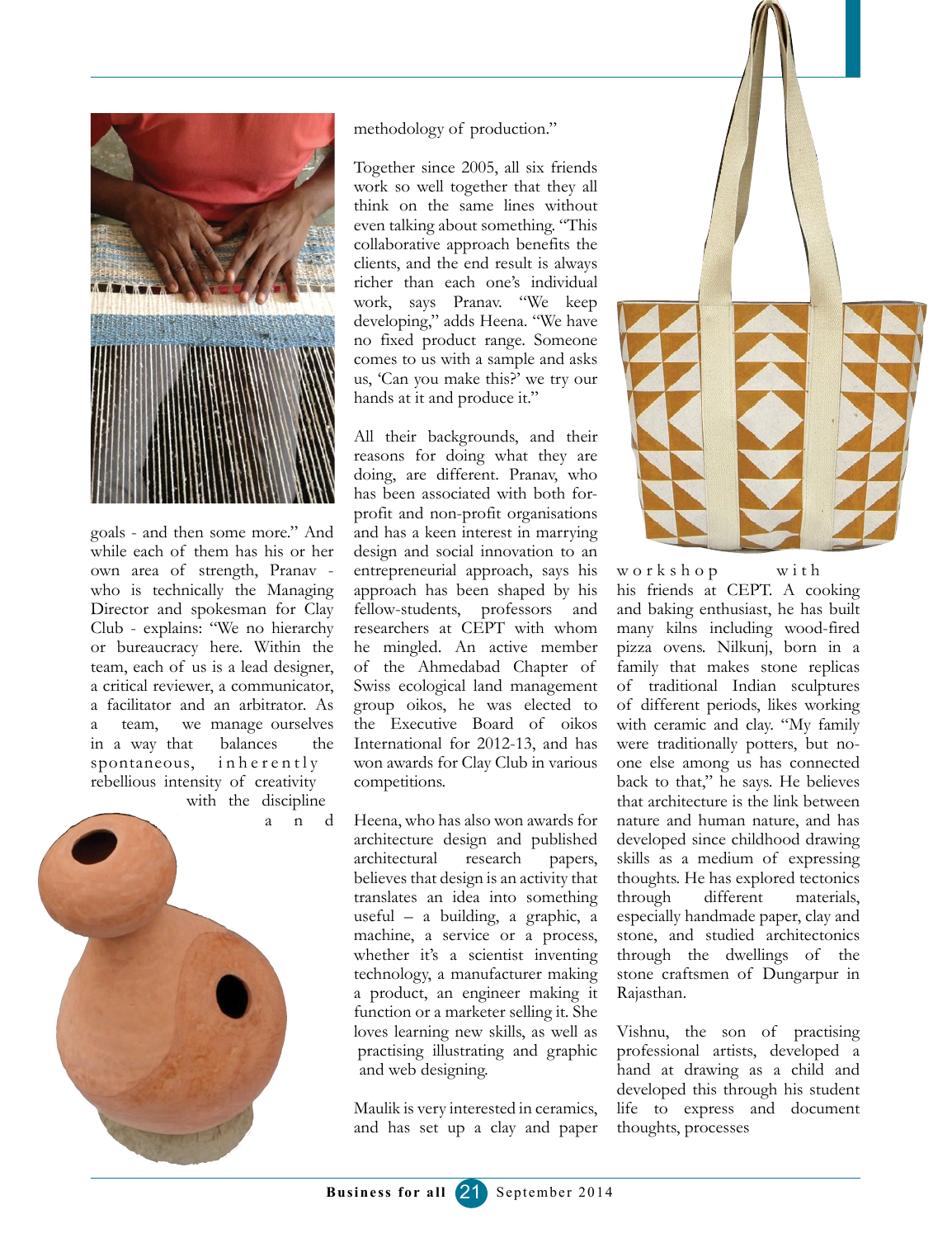

## Clay Club team

and observations on paper. He is also fascinated by sound and its interaction with material and space hall acoustics, and plays the guitar and a slew of traditional instruments professionally. "We once organised a concert with various musical instruments made of clay," he says.

Interior designer Fulchandra, for his part, comes from a farmer family, and loves to practise this when he visits his Visnagar home. He started on a veterinary science course after school, but moved to CEPT because he wanted to come to Ahmedabad. Having worked on various kinds and scales of residential, commercial and institutional projects in his earlier four years of practising architecture and interior design, he is the only one in the group who has worked for someone else. He is also a partner in another venture: fashion house ASA, started and run by Shreya Oza who worked with them (see Business for all, July 2014).



Along the way, the sextet got into handmade paper, which they fashioned into bags. They are now in the process of setting up a joint venture with a Kolkatabased expert in the field, Anupam Chakraborty who is the founder and creative director of the Nirupama Academy of Handmade Paper. This project, coming up on the outskirts of Ahmedabad, will multiply Nirupama's production from 50 sheets a day by 10 times, and will also make 'archival paper'

– which, Pranav explains, is very expensive as 80 per cent of what India's requirement is imported. "It will be one of its kind," he says. "We've been working on it since Diwali last year and done market studies. We will be in production by next Diwali."

And while they have no fixed range of products, their catalogue lists bags and wallets, furniture, lamps and fabric made of handmade paper, as well as architectural elements, musical instruments, sculptures, vases and vessels.

Clay Club is also involved research, training and consulting - three primary mandates that 'support and rectify each other', its mandate says. These contradict 'capital market short-termism', which arguably constraints free enterprise to do what it does best: investing in innovation, taking beneficial risks, creating valuable products and